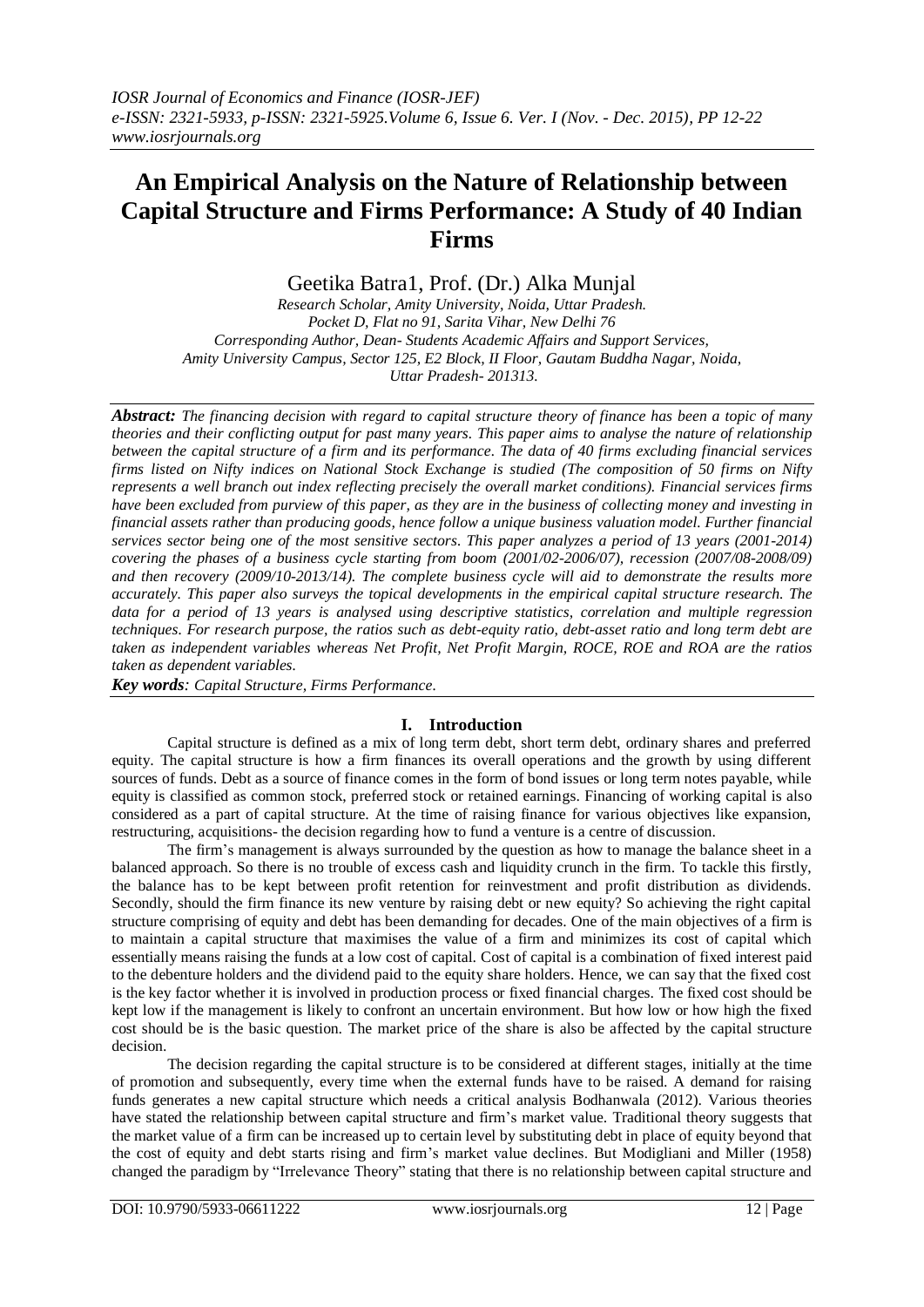firm"s market value. They argued that the market values the earning power of a firm"s fixed assets and that if the firm"s capital investment program is held static and certain other assumptions are satisfied, the combined market value of a firm"s debt and equity is independent of its choice of capital structure.

The notion of performance can be explained by two interconnected variables: financial and operational. A firm"s operational performance can be measured by productivity, growth in sales, returns, sales per employee, growth in market share whereas the firm"s financial performance can be measured and reflected by profit maximisation (Net Profit, Net Profit Margin), wealth maximisation, Return on Assets, Return on Capital Employed as firm"s efficiency. Other variables to measure the firm"s performance are earning per share, residual income, dividend yield.

The measurement of performance is based upon the information introduced in the measurement system. The classical indicators for measurement of firm"s performance used in financial analysis are Net Profit Margin, Return on Assets, Leverage, Cash flow, efficiency, inventory turnover ratios, receivable turnover ratios. In addition to these other new indicators of performance are MVA (Market Value added), EVA (Economic Value added), CFROI (Cash flow Return on Investment), and NPV (Net Present Value).

The choice of variables for measuring firm"s performance depends upon its objectives. In the paper, variable selection is based on classical performance indicators reflecting profit and shareholders return maximisation namely NP, NPM, ROA, ROE and ROCE.

India as an emerging economy is influenced by various factors (internal and external) with regard to the capital structure decision. The decision regarding the capital structure is affected by economic environment apart from firm specific factors. The Indian economy was affected by various global crisis and events. The recent Subprime crisis also affected the world globally and Indian economy in particular. The firms altered their mode of raising funds as equity markets lost investors confidence and interest rates for debt financing rose. So the paper also analyze relationship between capital structure and firms performance in phases for the period of boom from 2001/02-2006/07, recession when subprime crisis hit Indian economy 2007/2008-2008/2009 and then the period of recovery from 2009/10-2013/14.

The paper is organised as follows: the next section consists of research objectives, followed by hypotheses of the study, research methodology, some of the theoretical and empirical literature review, analysis and findings and the last section consists of conclusion.

## **Research Objective**

The objectives of the study are:

- To identify the capital structure of a firm.
- To analyse the nature of relationship between capital structure and firms performance.
- To analyse the nature of relationship between capital structure and firms performance for various phases of a business cycle (Boom-recession- Recovery).

Debt- Equity ratio (DER), Debt-Asset ratio (DAR) and Long Term Debt to Equity ratio (LTDER) are taken as dependent variables whereas Net Profit, Net Profit Margin, Return on Equity (ROE), Return on Assets (ROA), Return on Capital Employed (ROCE) are taken as independent variables for the study.

## **Hypotheses Of The Study**

HI<sub>0</sub>: There is no significant relationship between capital structure and firms performance.

 $H_1$ : There is a significant relationship between capital structure and firms performance.

# **II. Research Methodology**

This paper aims to analyse the nature of relationship between the capital structure of a firm and its performance. Data of 40 companies excluding financial services firms listed on Nifty indices of National Stock Exchange has been analyzed. Nifty is a composition of 50 well diversified companies representing 12 sectors, hence reflecting accurately the overall market financial condition. Financial services firms have been excluded from purview of this paper. A Financial firm is an enterprise such as a bank whose primary business and function is to collect money from the public and invest it in financial assets and it that does not deal with production of goods. Further, financial services sector being of the most sensitive sectors with a unique business valuation model which is unlike with the goods manufacturing firms. In this paper a period of thirteen (13) years (i.e. 2001-2014) is studied as it reflect upon the several phases of an Indian economy business cycle starting from boom- recession-depression and then the recovery. Further the period is sub divided into various phases of a business cycle i.e. boom (2001/02-2006/07)-recession (2007/08-2008/09)-recovery (2009/10-2013/14). There are 4159 observations from 2001-2014 that have been used for analysis. The aforementioned period will help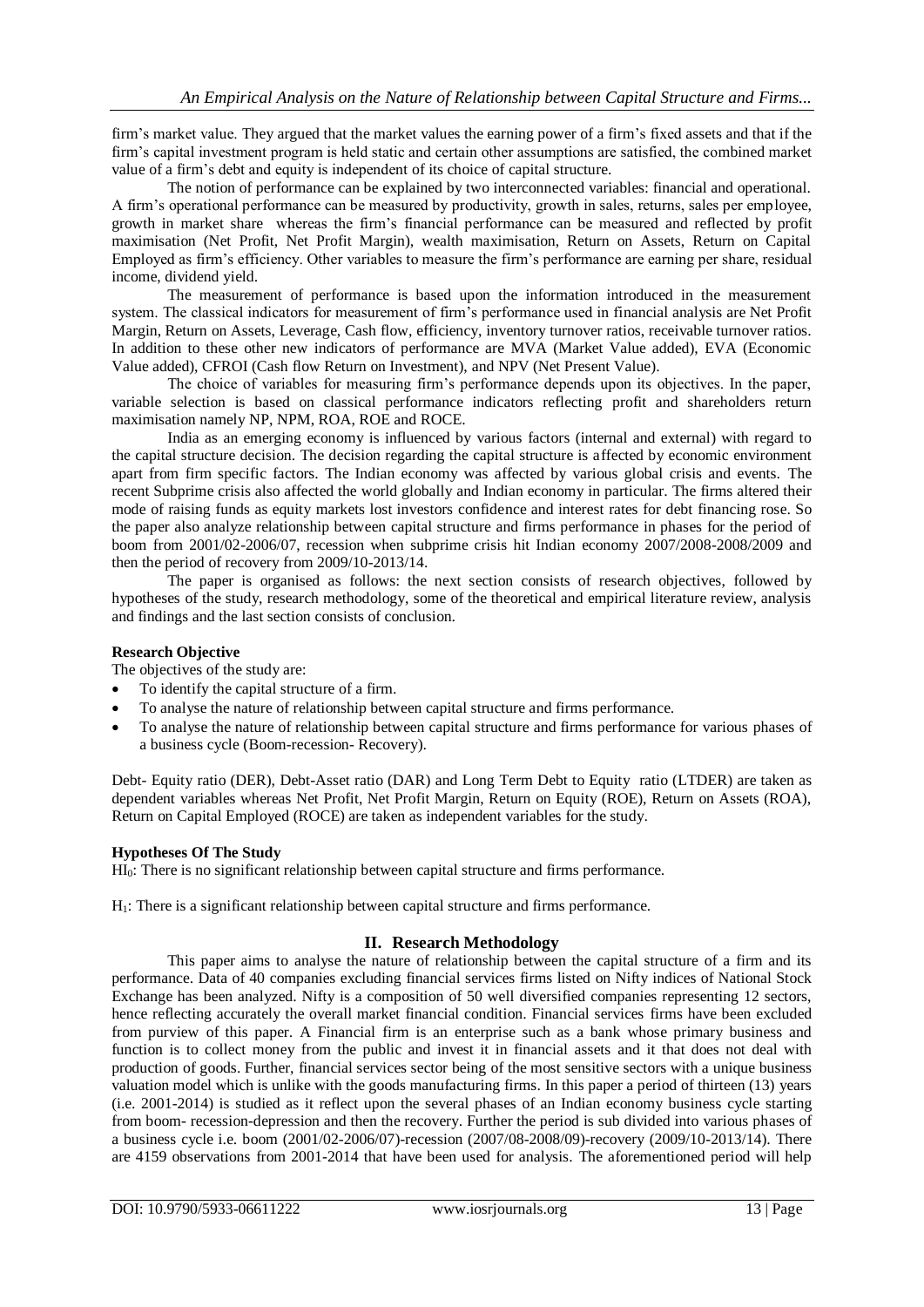demonstrate the question of relationship between firm financing and its capital structure accurately. Analysis is done by using descriptive statistics, correlation and multiple regressions technique.

# **III. Literature Review**

The core objective of financial management is wealth maximization. The wealth maximization is gained from share price maximization. The first of the serious attempts to explore capital structure choice is the theory developed by Paton (1922) which postulates that companies value is free of substituting one form of capital for another in case of no taxation. This conclusion was also supported by the first proposition of Modigliani and Miller (1958) called Irrelevance Theorem, resting on some simplifying assumptions such as the presence of efficient capital market, fairly priced securities, and distorting taxes. Their theory believed in 100% debt financing due to the tax shields on interest payments.<sup>1</sup> Tax shielding is an advantage/ benefit that a firm gets on interest payment of debt. These assumptions given by Arrow- Debreu about the debt irrelevance are hardly realistic. In 1963 Modigliani and Miller waived off the no tax assumption and considered the advantages of tax shielding. The general paradigm changed in 1970"s when many academicians believed that the optimal capital structure entailed balancing the tax shielding from debt against the present value of bankruptcy costs. It gained momentum when Miller presented a theory stating that under certain conditions the tax shielding from debt exactly offset the disadvantage of debt at the personal level. The outcome of this work is that if there are significant "leverage-related" costs, such as bankruptcy costs, agency costs of debt, and loss of non-debt tax shields, and if the income from equity is untaxed, then the marginal bondholder's tax rate will be less than the corporate tax rate and there will be a positive net tax advantage to corporate debt financing. The firm's optimal capital structure will involve the trade off between the tax advantage of debt and various leverage-related costs. O" Brien, (2003.) On the other hand with regard to Miller and Modigliani propositions, that capital structure strategy choice is dynamic, not fixed over time. Velanmpy T and Niresh Aloy (2012) stated that the highly levered institutions explained that the total assets by mainly financed by debt and there is a negative correlation between capital structure and profitability. If their capital structure choices does not matter as suggested by Miller (1977) then they would be compelled not to make future capital structure choice that will affect the firm"s performance. Ross"s (1977) model suggested that the values of firms would increase with leverage, since increasing the market value. Firms with lower expected cash flows find it more costly to raise new debt. So, when the firm raise new debt, it commits itself to future interest payments and signals about its stable financial position and ability to make these payments in the future Myers (1984) also stated that company always prefer internal funding (retained earnings) and then secured debt. Another theory developed on the similar lines by Leland and Pyle (1977), the higher the quality of the project the manager wants to invest in, the higher will be the willingness to raising funds. Hence the manager will attract lower debt. The last alternative would be to raise new equity for financing. Shyam-Sunder and Myers (1999) provides a better explanation than any other traditional theories in the area of capital structure.

The Pecking order theory by Myers emphasize on taxes and financial distress as important factors. The researchers started focussing on the relationship between capital structure and company"s market value through a concept called as agency theory. The agency theory by Jensen and Meckling (1976), Harri and Raviv (1991) and Myers (2001) discussed about the concept of conflict between shareholders and managers on one hand and on the other hand about the potential conflict between the shareholders and debtholders. The conflict arose when the managers made an attempt to expropriate the wealth of the company to serve their personal motives in place of company"s wealth maximization by investing into high risk ventures. The investment in the high risk ventures concentrated on serving the self motives for maximizing the rewards and compensation of managers first after that concerning the interests of all other shareholders of a company leading to maximize company"s value.

| <b>Theory</b>        | <b>Relationship</b> | Causality                |  |  |  |  |  |  |
|----------------------|---------------------|--------------------------|--|--|--|--|--|--|
| Modigliani & Miller  | Positive            | Performance affects debt |  |  |  |  |  |  |
| Trade Off            | Positive            | Performance affects debt |  |  |  |  |  |  |
| Pecking Order Theory | Negative            | Performance affects debt |  |  |  |  |  |  |
| Agency problem       | Positive            | Debt effects performance |  |  |  |  |  |  |
| Signaling            | Positive            | Performance affects debt |  |  |  |  |  |  |

Source: Author"s compilation

There are number of empirical studies which reveal the negative relationship between capital structure and firms performance. Nor edi and fatihah (2012) identified a negative relationship between capital structure and firms performance from the Malaysian firms sample. The study by Mustafa and Osama (2007) on Jordanian

1

<sup>100%</sup> debt financing is also not possible due to statutory requirements. (Modigliani & Miller (1958)).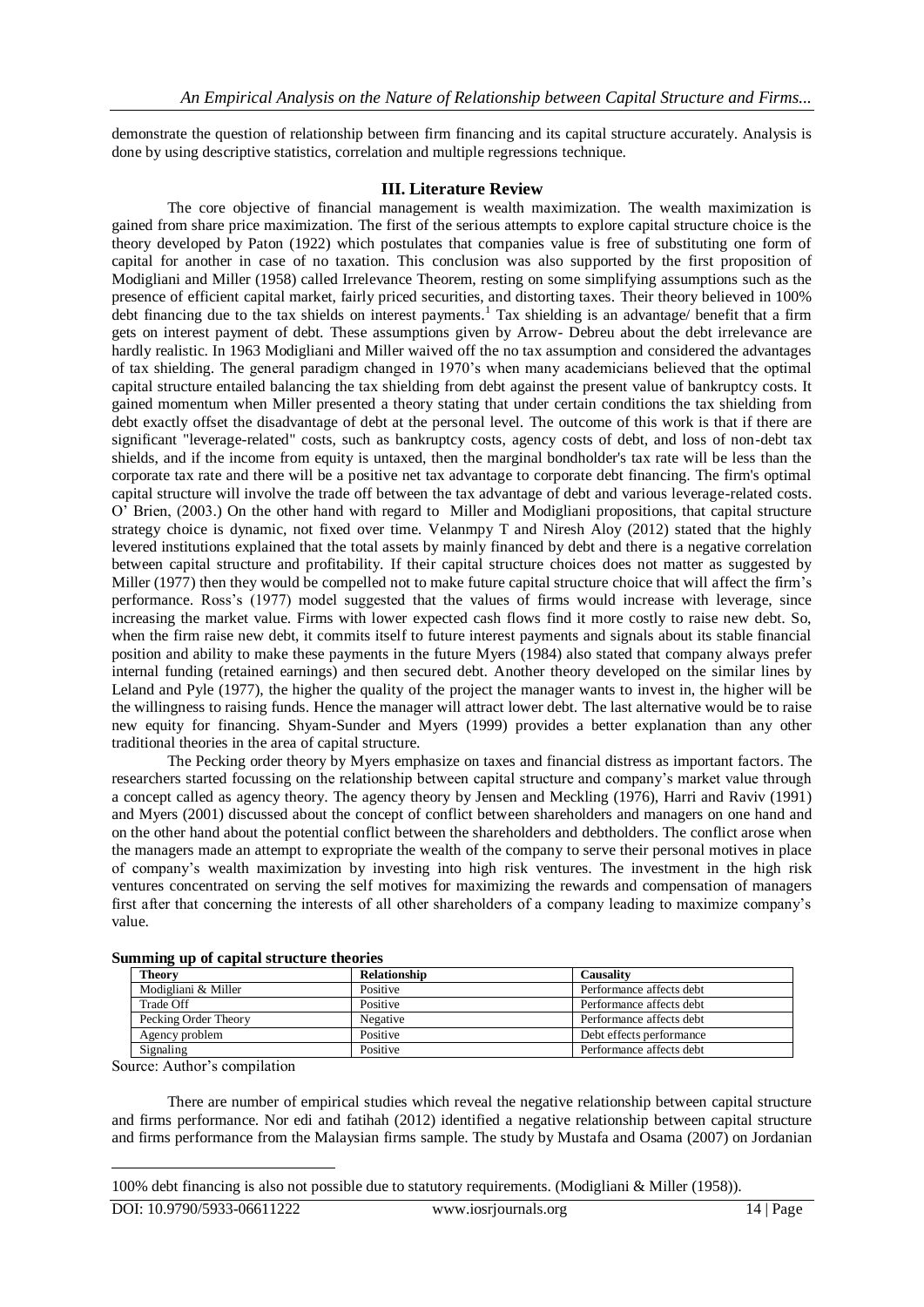firms listed on Amman stock market also showed a negative relationship between financial leverage and firm"s performance. It means that a firm should finance its operations through debt which may lead to bankruptcy and decrease in tax shields then to minimize firm"s performance. It also found that there are no significant differences between a high levered and a low levered firm to significantly affect the firm"s performance.

Atseye et.al (2014) found mixed results on the lines of traditional theory of capital structure. They suggested on judiciously employing of debt for maximization of firms value. Firms can borrow when profit are high, taking advantage of tax shield. Long term debts should be employed in the financing of long term projects. And short term debts should be employed in financing fast maturing financial obligation. Financial managers should then choose policies ending to increase in stock holders' wealth. Lawal et al (2014) also found similar results that capital structure measures (total debt and debt to equity ratio) are negatively related to firm performance. It is hereby recommended that firms should employ more of equity than debt in financing their business activities, in as much as the value of a firm can be maximised using debt capital. Hence firms should establish the point at which the weighted average cost of capital is minimal and maintain that gearing ratio so that the company"s value is not be eroded, as the firm"s capital structure is optimal at this point. Kimberly et al (2000) found that capital structure may vary even cultural classification of retailers among seven European countries. They identified that retailer"s performance is independent of any culture. Capital structure influences culture. Finally agency conflicts are majorly responsible for overleveraging of retailers resulting in a negative relationship between capital structure and firms performance. Nirajini and Priya (2013) established a positive relationship between capital structure and firms performance on Srilankan firms. Saeedi and Mahmoodi (2011) studied the capital structure and financial performance of Iranian companies considering four performance measures such as return on assets, return on equity, earning per share and Tobin"s Q as dependent variable and three capital structure measures including long term debt, short term debt and total debt ratios as independent variables of 320 listed companies in Tehran Stock Exchange. They proved that financial performance of the firms measured by EPS and Tobin"s Q is significantly and positively associated with capital structure, while ROA has the negative relation with capital structure and ROE has no significant relation with capital structure.

## **Data Collection**

Data collected for analysis is secondary in nature. A period of thirteen years has been extracted from PROWESS (an electronic database developed and maintained by Centre for Monitoring Indian Economy). This study uses accounting data. The data collected is tabulated, analysed and interpreted using AMOS SPSS 21 software.

## **IV. Analysis & Findings**

Data of 40 firms on Nifty on National Stock Exchange (NSE) are considered, the sectoral classification of these firms is as follow:

| Sr. No         | <b>Sector</b>                   | <b>Number of firms</b>   |
|----------------|---------------------------------|--------------------------|
|                | Cement & Cement Products        | 4                        |
| $\overline{c}$ | Consumer Goods                  | 3                        |
| 3              | Automobile                      | 6                        |
| 4              | <b>Industrial Manufacturing</b> |                          |
|                | Energy                          | 8                        |
| 6              | Telecom                         | $\overline{2}$           |
| 7              | Pharma                          | 4                        |
| 8              | Metals                          | $\overline{\phantom{0}}$ |
| 9              | IТ                              | 5                        |
| 10             | Construction                    |                          |
| -11            | Media & Entertainment           |                          |
|                | Total                           | 40                       |

The total number of observations for a time period of 2001-2-14 of the aforementioned 40 stocks is 4159 considering all the variables (dependent and independent).

The relationship between capital structure and firms performance is analysed by using multiple regression model:

 $Yit = \alpha i + \beta 1 \ Xit + Uit$ 

Where  $\alpha$  is a regression constant, i is firms, t is time period, Yit is a dependent variable,  $\beta$ 1 is parameters, Xit are explanatory variables, and U is a random unobserved component that reflects unobserved shocks affecting the performance of firms.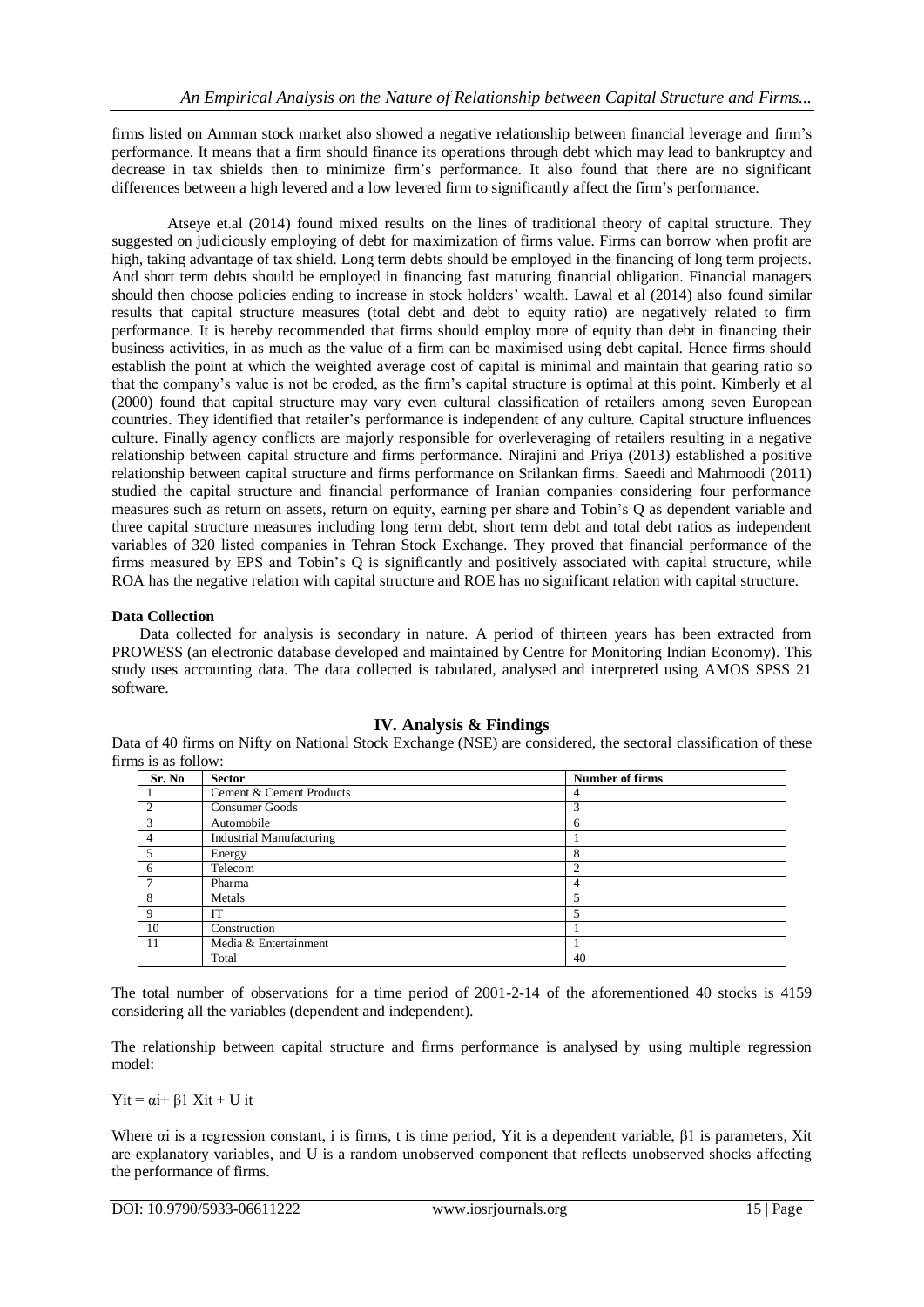So the model formed is as follows with regard to the selected dependent and independent variables:

| $NP_{it} = \alpha_i + \beta_i DER_{it} + \beta_2DAR_{it} + \beta_3LTDER_{it} + U_{it}$   | (1) |
|------------------------------------------------------------------------------------------|-----|
| $NPM_{it} = \alpha_i + \beta_i DER_{it} + \beta_2DAR_{it} + \beta_3LTDER_{it} + U_{it}$  | (2) |
| $ROE_{it} = \alpha_i + \beta_i DER_{it} + \beta_2DAR_{it} + \beta_3LTDER_{it} + U_{it}$  | (3) |
| $ROA_{it} = \alpha_i + \beta_1 DER_{it} + \beta_2DAR_{it} + \beta_3LTDER_{it} + U_{it}$  | (4) |
| $ROCE_{it} = \alpha_i + \beta_i DER_{it} + \beta_2DAR_{it} + \beta_3LTDER_{it} + U_{it}$ | (5) |
| $- - - -$                                                                                |     |

## **Where notations:**

NP= Net Profit is measured by Profit after tax.

NPM= Net profit margin is measured by Net profit to net sales. ROE= Return on Equity is measured by profit after tax to equity. ROA= Return on Assets is measured by profit after tax to Total assets. ROCE= Return on capital employed is measured by profit after tax to capital employed.

DER= Debt to equity ratio for firm I in year t.

DAR= Debt to asset ratio for firm I in year t.

LTDAR= Long term debt to equity ratio for firm I in year t.

U= error term for firm I in year t.

#### **Descriptive Statistics**

Table 1 provides descriptive statistics from year 2001-2014 and further sub sections base on the phases of a business cycle. In table 1, the mean for DAR is lowest at 9.4% with a minimum variance. The mean for LTDER is 17.6% during the period from 2001-2014. The mean increased to around 22% around recession because of augment in debt financing. However this percentage is still less risky for the sample firms. It depicts that many firms survive on no debt and few are funded by the government. The mean for DER, DAR and LTDER is least during the boom phase. While the maximum value for DER and LTDER is at 2.598 and 2.522. The minimum value for DER, DAR and LTDER is zero through all the phases. However, the maximum increase in debt levels was in the recessionary phase and recovery phase as explained by Table 1.2 and 1.3 to build up for the losses. This refers to the importance of debt financing to firms for all the decisions in finance. Moreover equity markets were deficient in confidence during these phases. The DAR also showed the maximum level during the recession phase. With regard to ROE, ROA and ROCE the figures does not vary to a great extent between various phases. The mean for NPM speckled very small but its variance speckled high. The lowest minimum and highest maximum is in recovery phase. This shows that the market in full swing gained confidence and momentum gradually.

# **Table 1: Time period 2001-2014**

| <b>Variables</b> | <b>Observations</b> | <b>Mean Estimate</b> | <b>Variance</b> | <b>Minimum</b> | <b>Maximum</b> |  |
|------------------|---------------------|----------------------|-----------------|----------------|----------------|--|
| <b>DER</b>       | 520                 | .219                 | .142            | ,,             | 2.598          |  |
| <b>DAR</b>       | 520                 | .094                 | .014            |                | 0.581          |  |
| <b>LTDER</b>     | 520                 | .176                 | .108            |                | 2.522          |  |
| NP               | 519                 | 28134.214            | 1720596782      | $-46455.5$     | 251229.2       |  |
| <b>NPM</b>       | 520                 | 17.993               | 503.532         | $-223.63$      | 90.86          |  |
| ROE              | 520                 | 29.514               | 396.620         | $-37.23$       | 142.68         |  |
| <b>ROA</b>       | 520                 | 16.299               | 81.906          | $-23.92$       | 50.79          |  |
| <b>ROCE</b>      | 520                 | 27.474               | 384.195         | $-32.05$       | 130.01         |  |

#### **Table 1.1: Boom Phase: Time Period 2001/02-2006/07**

| <b>Variables</b> | <b>Observations</b> | <b>Mean Estimate</b> | <b>Variance</b> | <b>Minimum</b> | <b>Maximum</b> |  |
|------------------|---------------------|----------------------|-----------------|----------------|----------------|--|
| <b>DER</b>       | 242                 | .107                 | .018            |                | 0.722          |  |
| <b>DAR</b>       | 242                 | .052                 | .003            |                | 0.390          |  |
| <b>LTDER</b>     | 242                 | .084                 | .014            |                | 0.709          |  |
| NP               | 232                 | 15453.52             | 670313464.9     | $-2124.5$      | 195063.9       |  |
| <b>NPM</b>       | 240                 | 15.489               | 533.461         | $-223.63$      | 90.86          |  |
| <b>ROE</b>       | 240                 | 23.521               | 376.705         | $-37.23$       | 130.01         |  |
| <b>ROA</b>       | 240                 | 12.403               | 82.123          | $-23.92$       | 50.79          |  |
| <b>ROCE</b>      | 240                 | 20.035               | 376.186         | $-32.05$       | 130.01         |  |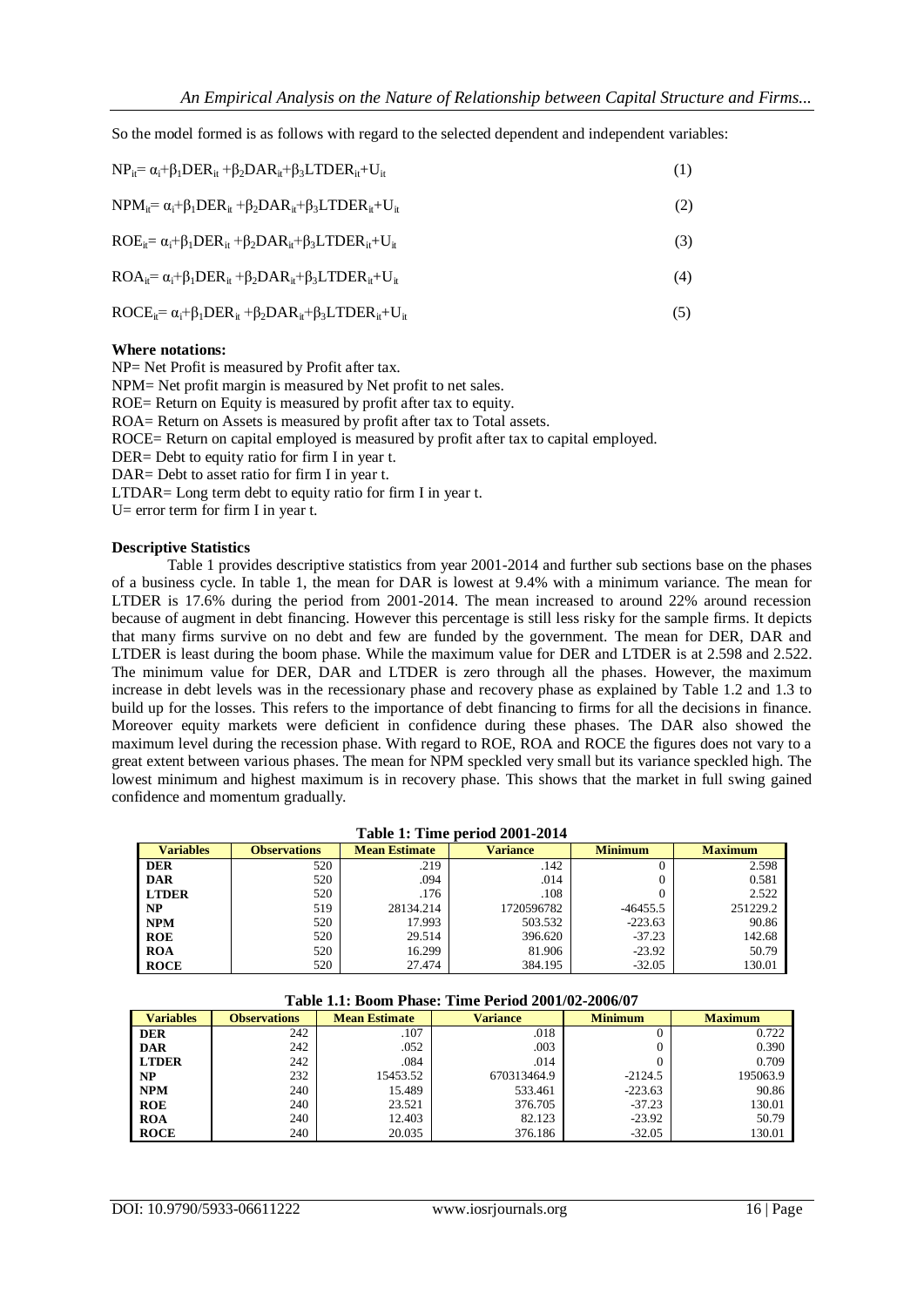| Table 1.2: Recession Phase: Time Period 2007/08-2008/09 |                     |                      |                 |                |                |  |  |  |  |  |  |  |  |
|---------------------------------------------------------|---------------------|----------------------|-----------------|----------------|----------------|--|--|--|--|--|--|--|--|
| <b>Variables</b>                                        | <b>Observations</b> | <b>Mean Estimate</b> | <b>Variance</b> | <b>Minimum</b> | <b>Maximum</b> |  |  |  |  |  |  |  |  |
| <b>DER</b>                                              | 81                  | .292                 | .204            |                | 2.227          |  |  |  |  |  |  |  |  |
| <b>DAR</b>                                              | 81                  | .141                 | .021            |                | 0.562          |  |  |  |  |  |  |  |  |
| <b>LTDER</b>                                            | 81                  | .218                 | .122            |                | 2.015          |  |  |  |  |  |  |  |  |
| <b>NP</b>                                               | 81                  | 29333.544            | 1295325890      | $-689.5$       | 167016.5       |  |  |  |  |  |  |  |  |
| <b>NPM</b>                                              | 80                  | 17.343               | 204.760         | $-40.05$       | 73.04          |  |  |  |  |  |  |  |  |
| <b>ROE</b>                                              | 80                  | 24.312               | 396.620         | $-37.23$       | 142.68         |  |  |  |  |  |  |  |  |
|                                                         |                     |                      |                 |                |                |  |  |  |  |  |  |  |  |
| <b>ROA</b>                                              | 80                  | 13.032               | 81.906          | $-23.92$       | 50.79          |  |  |  |  |  |  |  |  |
| <b>ROCE</b>                                             | 80                  | 21.111               | 384.195         | $-32.05$       | 130.01         |  |  |  |  |  |  |  |  |

## **Table 1.3: Recovery Phase: Time Period 2009/10-2013/14**

|                  | A WAA'U AND ANDOO I DE LA AMADDE AANNO A DAADA'U AHADDEE I |                      |            |                |                |  |  |  |  |  |  |  |
|------------------|------------------------------------------------------------|----------------------|------------|----------------|----------------|--|--|--|--|--|--|--|
| <b>Variables</b> | <b>Observations</b>                                        | <b>Mean Estimate</b> |            | <b>Minimum</b> | <b>Maximum</b> |  |  |  |  |  |  |  |
| <b>DER</b>       | 200                                                        | .219                 | .142       |                | 2.599          |  |  |  |  |  |  |  |
| l DAR            | 200                                                        | .094                 | .014       |                | 0.581          |  |  |  |  |  |  |  |
| <b>LTDER</b>     | 200                                                        | .176                 | .108       |                | 2.522          |  |  |  |  |  |  |  |
| l NP             | 200                                                        | 29264.860            | 1723120647 | $-46455.5$     | 251229.200     |  |  |  |  |  |  |  |
| <b>NPM</b>       | 200                                                        | 16.005               | 505.469    | $-223.630$     | 90.860         |  |  |  |  |  |  |  |
| <b>ROE</b>       | 200                                                        | 23.717               | 418.462    | $-37.230$      | 130.010        |  |  |  |  |  |  |  |
| ROA              | 200                                                        | 13.032               | 81.906     | $-23.920$      | 50.790         |  |  |  |  |  |  |  |
| <b>ROCE</b>      | 200                                                        | 20.909               | 412.732    | $-32.050$      | 130.010        |  |  |  |  |  |  |  |

## **Correlations**

Table 2 and its sub tables show the correlation between dependent and independent variables. In table 2, the correlation between DER and DAR, DAR and LTDER is the highest (near to 1). Whereas the correlation between ROA and DER, ROA and DAR, ROA and LTDER is negative depicting that debt goes without physical collateral. Similar, association is depicted between ROE and DER, ROE and DAR. The association between DER and NPM, DAR and NPM, LTDER are found to be negative demonstrating that whenever the debt level goes up, the profit margins decline in all the phases represented by Table 2.1, 2.2 and 2.3. This association is positive during boom phase stating with rise in debt level the net profit margins does not decline.

#### **Table 2: Time Period 2001-2014**

| <b>Variables</b> | <b>Pearson</b> | <b>DAR</b> | <b>DER</b> | <b>LTDER</b> | <b>NP</b> | <b>NPM</b> | <b>ROE</b> | <b>ROA</b> | <b>ROCE</b> |
|------------------|----------------|------------|------------|--------------|-----------|------------|------------|------------|-------------|
| <b>DAR</b>       | correlation    |            | .874       | .845         | 0.018     | $-0.091$   | $-0.300$   | $-0.439$   | $-0.382$    |
| <b>DER</b>       | signed $(2)$   | .874       |            | .967         | $-0.012$  | $-0.075$   | $-0.237$   | $-0.387$   | $-0.310$    |
| <b>LTDER</b>     | tailed)        | .845       | .967       |              | 0.012     | $-0.041$   | $-0.210$   | $-0.352$   | $-0.285$    |
| NP               |                |            |            |              |           | 0.157      | 0.050      | 0.116      | 0.063       |
| <b>NPM</b>       |                |            |            |              |           |            | 0.277      | 0.493      | 0.279       |
| <b>ROE</b>       |                |            |            |              |           |            |            | 0.800      | 0.980       |
| <b>ROA</b>       |                |            |            |              |           |            |            |            | 0.821       |
| <b>ROCE</b>      |                |            |            |              |           |            |            |            |             |

# **Table 2.1 Boom Phase: Time Period 2001/02-2006/07**

| <b>Variables</b> | <b>Pearson</b> | <b>DAR</b> | <b>DER</b> | <b>LTDER</b> | NP    | <b>NPM</b> | <b>ROE</b> | <b>ROA</b> | <b>ROCE</b> |
|------------------|----------------|------------|------------|--------------|-------|------------|------------|------------|-------------|
| <b>DAR</b>       | correlation    |            | .824       | .820         | 0.031 | 0.072      | $-0.221$   | $-0.234$   | $-0.220$    |
| <b>DER</b>       | signed $(2)$   | .824       |            | .953         | 0.007 | 0.012      | $-0.168$   | $-0.303$   | $-0.198$    |
| <b>LTDER</b>     | tailed)        | .820       | .953       |              | 0.009 | 0.047      | $-0.160$   | $-0.271$   | $-0.186$    |
| NP               |                |            |            |              |       | 0.061      | $-0.042$   | $-0.036$   | $-0.023$    |
| <b>NPM</b>       |                |            |            |              |       |            | 0.298      | 0.519      | 0.305       |
| <b>ROE</b>       |                |            |            |              |       |            |            | 0.804      | 0.983       |
| <b>ROA</b>       |                |            |            |              |       |            |            |            | 0.823       |
| <b>ROCE</b>      |                |            |            |              |       |            |            |            |             |

#### **Table 2.2 Recession Phase: Time Period 2007/08-2008/09**

| <b>Variables</b> | <b>Pearson</b> | <b>DAR</b> | <b>DER</b> | <b>LTDER</b> | NP       | <b>NPM</b> | <b>ROE</b> | <b>ROA</b> | <b>ROCE</b> |
|------------------|----------------|------------|------------|--------------|----------|------------|------------|------------|-------------|
| <b>DAR</b>       | correlation    |            | .743       | .716         | $-0.027$ | $-0.194$   | $-0.300$   | $-0.439$   | $-0.382$    |
| <b>DER</b>       | signed $(2)$   | .743       |            | .928         | $-0.065$ | $-0.165$   | $-0.237$   | $-0.387$   | $-0.310$    |
| <b>LTDER</b>     | tailed)        | .716       | .928       |              | $-0.031$ | $-0.095$   | $-0.210$   | $-0.352$   | $-0.285$    |
| $\mathbf{NP}$    |                |            |            |              |          | 0.140      | 0.081      | 0.137      | $-0.096$    |
| <b>NPM</b>       |                |            |            |              |          |            | $-0.061$   | $-0.012$   | $-0.043$    |
| <b>ROE</b>       |                |            |            |              |          |            |            | 0.800      | 0.980       |
| <b>ROA</b>       |                |            |            |              |          |            |            |            | 0.821       |
| <b>ROCE</b>      |                |            |            |              |          |            |            |            |             |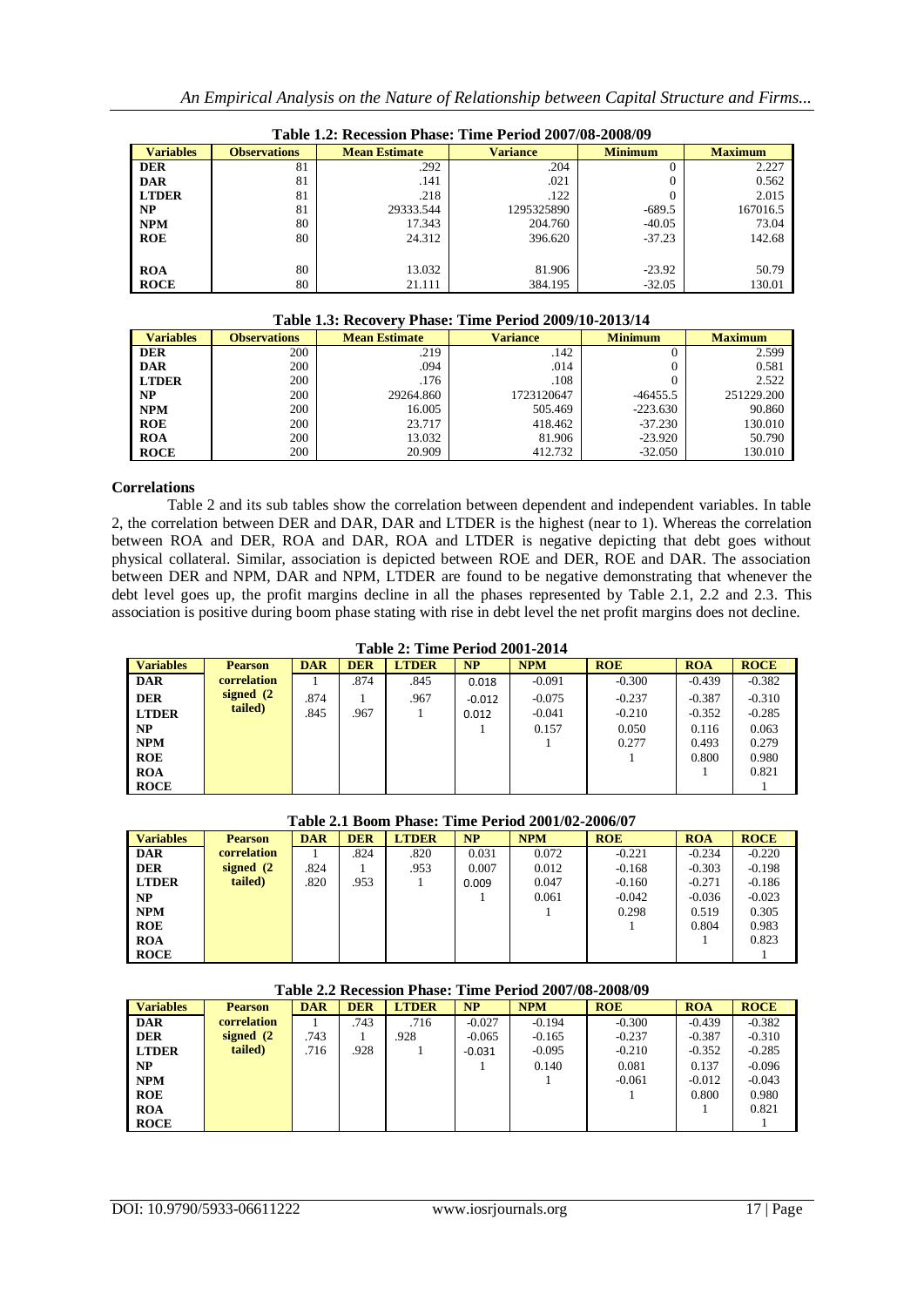| Table 2.3 Recovery Phase: Time Period 2009/10-2013/14 |                |            |            |              |           |            |            |            |             |  |  |  |
|-------------------------------------------------------|----------------|------------|------------|--------------|-----------|------------|------------|------------|-------------|--|--|--|
| <b>Variables</b>                                      | <b>Pearson</b> | <b>DAR</b> | <b>DER</b> | <b>LTDER</b> | <b>NP</b> | <b>NPM</b> | <b>ROE</b> | <b>ROA</b> | <b>ROCE</b> |  |  |  |
| <b>DAR</b>                                            | correlation    |            | .874       | .845         | 0.018     | $-0.091$   | $-0.440$   | $-0.439$   | $-0.520$    |  |  |  |
| <b>DER</b>                                            | signed $(2)$   | .874       |            | .967         | $-0.012$  | $-0.075$   | $-0.335$   | $-0.387$   | $-0.418$    |  |  |  |
| <b>LTDER</b>                                          | tailed)        | .845       | .967       |              | 0.012     | $-0.041$   | $-0.286$   | $-0.352$   | $-0.374$    |  |  |  |
| NP                                                    |                |            |            |              |           | 0.157      | 0.168      | 0.116      | 0.168       |  |  |  |
| <b>NPM</b>                                            |                |            |            |              |           |            | $-0.085$   | 0.493      | $-0.083$    |  |  |  |
| <b>ROE</b>                                            |                |            |            |              |           |            |            | $-0.163$   | 0.984       |  |  |  |
| <b>ROA</b>                                            |                |            |            |              |           |            |            |            | $-0.171$    |  |  |  |
| <b>ROCE</b>                                           |                |            |            |              |           |            |            |            |             |  |  |  |

**Table 2.3 Recovery Phase: Time Period 2009/10-2013/14**

# **Regression Analysis**

The regression analysis of the study is divided into four tables each reflecting a different time phase. Table 3 with its sub tables show the results for regression analysis over a time period from 2001-2014. For Net Profit as an independent variable, the Beta is negative with DER and positive with DAR and LTDER. It shows that when DER goes up by 1, NP goes down by .460 and vice versa for DAR and LTDER. Similarly the values of beta for other independent variables such as NPM, ROE, ROA and ROCE are negative for DER and positive with DAR and LTDER. This depicts that when DER will go up by a certain percentage, the value of independent variable will go down by their respective betas and vice versa. The regression weight for DER in the prediction of NP is significantly different from zero at the 0.05 level (two-tailed). The 'p' value is less than .05 for DER and LTDER so they have a significant impact on NP. The value of  $R^2$  very low, this explains that the independent variables can"t really explain the dependent variable. It is estimated that the predictors (independent variables) of NP explain 1.2 percent of its variance. In other words, the error variance of NP is approximately 98.8 percent of the variance is explained by variables not captured by the model. Moreover, "p" value is less than 5% as in case of DER & LTDER it implies they have significant impact on ROA. As per the beta value of LTDER -.349 for a given 1% change in LTDER, ROA will change by 34.9% in opposite direction and this is a significant change because "p" value is less than 5%. The "p" value for them is also greater than .05 showing insignificant impact on independent variables. The value of  $\mathbb{R}^2$  is very low for NPM and ROE at 2.3 percentages and 9.8 percentages respectively. However the value of  $R^2$  for ROA and ROCE is slightly higher at 15.1 percentages and 20 percentages respectively.

## **Time Period 2001-2014 Table 3**

## **Table 3.1: Regression results for Net Profit and independent variables**

| DV             | INV   | <b>Estimate</b> | Beta    | S.E.      | C.R.     |      |  |  |
|----------------|-------|-----------------|---------|-----------|----------|------|--|--|
| NP             | DER   | -50586.322      | $-.460$ | 20813.394 | $-2.430$ | .015 |  |  |
| NP             | DAR   | 43927.563       | .125    | 31621.037 | 1.389    | .165 |  |  |
| NP             | LTDER | 44707.617       | .354    | 21730.163 | 2.057    | .040 |  |  |
| $\mathbf{R}^2$ |       | .012            |         |           |          |      |  |  |

\* S.E is standard error, C.R is critical ratio

# **Table 3.2: Regression results for NPM and independent variables**

| DV          | <b>INV</b>  | <b>Estimate</b> | <b>Beta</b> | S.E.   | C.R.     |      |
|-------------|-------------|-----------------|-------------|--------|----------|------|
| <b>NPM</b>  | DER         | $-26.600$       | $-.447$     | 11.208 | $-2.373$ | .018 |
| <b>NPM</b>  | DAR         | $-20.421$       | $-.108$     | 17.027 | $-1.199$ | .230 |
| <b>NPM</b>  | <b>TDER</b> | 32.955          | .482        | 11.701 | 2.816    | .005 |
| ${\bf R}^2$ |             | .023            |             |        |          |      |

\* S.E is standard error, C.R is critical ratio

**Table 3.3: Regression results for ROE and Independent variables**

|                |            | -               |             |        |          |      |
|----------------|------------|-----------------|-------------|--------|----------|------|
| <b>DV</b>      | <b>INV</b> | <b>Estimate</b> | <b>Beta</b> | S.E.   | C.R.     |      |
| <b>ROE</b>     | <b>DER</b> | $-9.350$        | $-.177$     | 9.560  | $-978$   | .328 |
| <b>ROE</b>     | DAR        | $-65.867$       | $-.391$     | 14.524 | $-4.535$ | ***  |
| <b>ROE</b>     | TDER       | 17.699          | .292        | 9.981  | 1.773    | .076 |
| $\mathbb{R}^2$ |            |                 |             | .098   |          |      |

S.E is standard error, C.R is critical ratio

#### **Table 3.4: Regression results for ROA and independent variables**

| $\overline{\mathbf{D}}\overline{\mathbf{V}}$ | <b>INV</b> | <b>Estimate</b> | <b>Beta</b> | S.E.  | C.R.     |      |
|----------------------------------------------|------------|-----------------|-------------|-------|----------|------|
| <b>ROA</b>                                   | <b>DER</b> | $-8.373$        | $-.349$     | 4.089 | $-2.048$ | .041 |
| <b>ROA</b>                                   | DAR        | $-32.603$       | $-426$      | 6.213 | $-5.248$ | ***  |
| <b>ROA</b>                                   | LTDER      | 9.546           | .347        | 4.269 | 2.236    | .025 |
| $\mathbb{R}^2$                               |            |                 |             | .200  |          |      |

\* S.E is standard error, C.R is critical ratio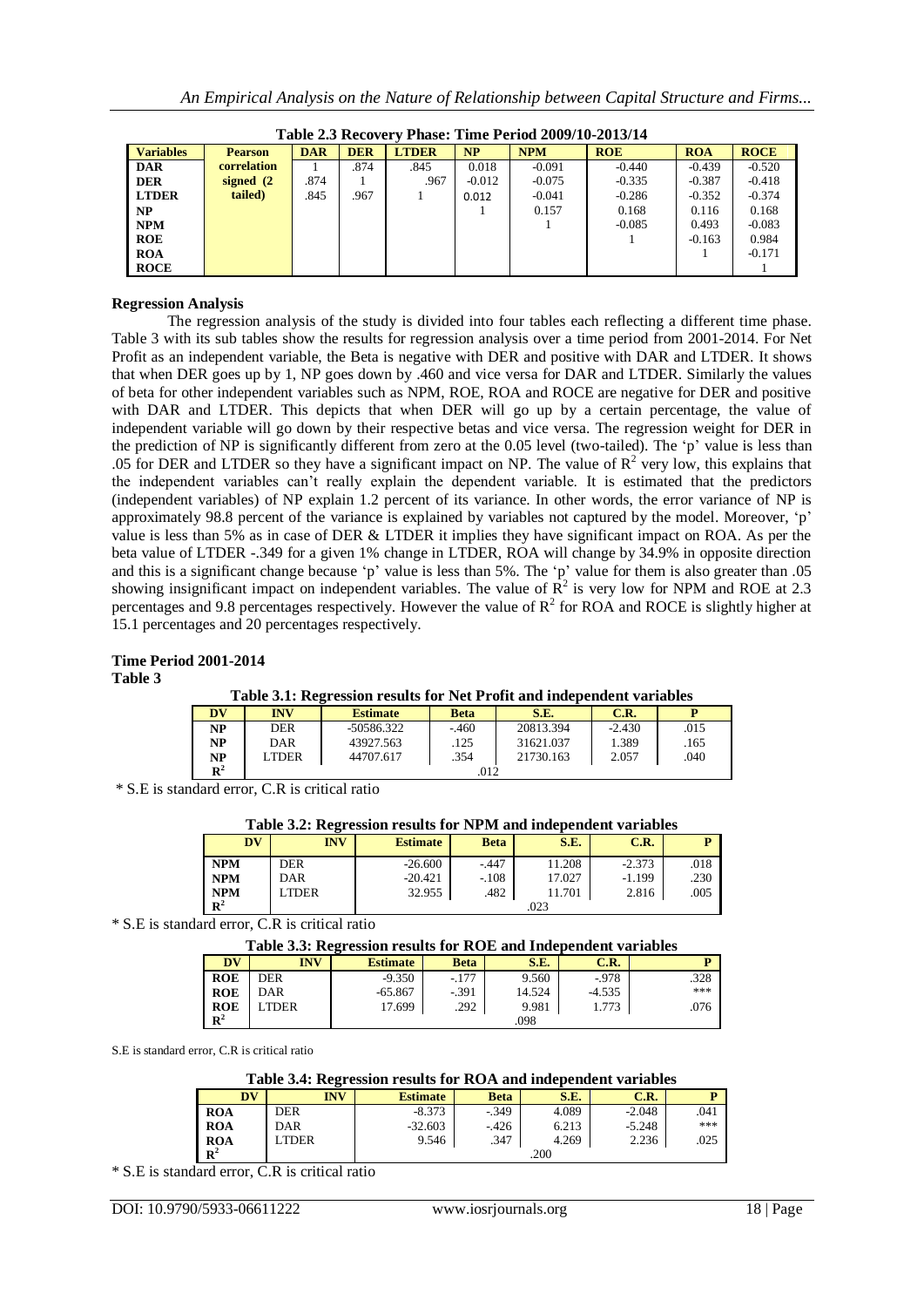|                                   | Table 3.5: Regression results for ROCE and independent variables |                 |             |        |          |      |  |  |  |
|-----------------------------------|------------------------------------------------------------------|-----------------|-------------|--------|----------|------|--|--|--|
| $\overline{\mathbf{D}}\mathbf{V}$ | <b>INV</b>                                                       | <b>Estimate</b> | <b>Beta</b> | S.E.   | C.R.     |      |  |  |  |
| <b>ROCE</b>                       | <b>DER</b>                                                       | $-6.132$        | $-.118$     | 9.126  | $-.672$  | .502 |  |  |  |
| <b>ROCE</b>                       | DAR                                                              | $-77.596$       | $-469$      | 13.865 | $-5.597$ | ***  |  |  |  |
| <b>ROCE</b>                       | LTDER                                                            | 13.435          | .225        | 9.528  | 1.410    | .159 |  |  |  |
| $\mathbb{R}^2$                    |                                                                  |                 |             |        |          |      |  |  |  |

\* S.E is standard error, C.R is critical ratio

#### **Boom Phase: Time period: 2001/02-2006/07**

Table 4, explains the regression analysis for boom phase. In table 4.1, the beta estimates are negative for DER and LTDER with NP at -.045 and -.012. It depicts that when NP goes up by 1 then DER and LTDER goes down by -.045 and -.012 standard deviation with a 'p' value greater than .05 showing that there is no significant change. Whereas when the NP goes up by 1 the DAR goes up by .080 standard deviation. The beta for DER is negative across all the dependent variables. The beta for LTDER is positive across all the dependent variables. The Beta for DAR is positive for ROA and NPM while negative for ROE and ROCE. The value of  $R^2$ is almost negligible for NP. For NPM it will have significant change with beta -.454 as the 'p' value is less than .05. "p" value when less than 5% as in case of DER and DAR it implies they have significant impact on ROA and ROE. As per the beta value of DER -.506 for a given 1% change in DER, ROA will change by 50.6% in opposite direction and this is a significant change because p value is less than 5%. The values of  $R^2$  for NPM, ROE and ROCE is also slightly low at 2.1 percentages, 5 percentages and 5 percentages respectively. The value of  $R^2$  is 9.6 percentages for ROA. This explains than the independent variables can't really explain the dependent variable.

#### **Table 4**

#### **Table 4.1: Regression results for NP and independent variables**

|             | Table 7.1. INCRESSION FESURS FOR THE AIRCRITIGATION VALIABLES |                 |             |           |         |      |  |  |  |
|-------------|---------------------------------------------------------------|-----------------|-------------|-----------|---------|------|--|--|--|
| DV          | INV                                                           | <b>Estimate</b> | <b>Beta</b> | S.E.      | C.R.    |      |  |  |  |
| NP          | DER                                                           | $-8689.054$     | $-.045$     | 41735.281 | $-.208$ | .835 |  |  |  |
| NP          | DAR                                                           | 35686.495       | .080        | 51406.547 | .694    | .488 |  |  |  |
| NP          | <b>TDER</b>                                                   | $-2679.178$     | $-0.012$    | 46846.745 | $-.057$ | .954 |  |  |  |
| ${\bf R}^2$ | .002                                                          |                 |             |           |         |      |  |  |  |

\* S.E is standard error, C.R is critical ratio

## **Table 4.2: Regression results for NPM and independent variables**

| DV             | <b>INV</b>   | <b>Estimate</b> | <b>Beta</b> | S.E.   | C.R.     |      |  |  |
|----------------|--------------|-----------------|-------------|--------|----------|------|--|--|
| <b>NPM</b>     | <b>DER</b>   | $-78.493$       | $-454$      | 38.447 | $-2.042$ | .041 |  |  |
| <b>NPM</b>     | DAR          | 69.551          | .162        | 52.131 | 1.334    | .182 |  |  |
| <b>NPM</b>     | <b>LTDER</b> | 65.518          | .332        | 42.279 | 1.550    | .121 |  |  |
| $\mathbb{R}^2$ |              | 02.1            |             |        |          |      |  |  |

\*S.E is standard error, C.R is critical ratio

## **Table 4.3: Regression results for ROE and independent variables**

| DV             | <b>INV</b> | <b>Estimate Beta</b> S.E. C.R.              |  |                              |  |  |  |  |
|----------------|------------|---------------------------------------------|--|------------------------------|--|--|--|--|
| <b>ROE</b>     | DER        | $-2.318$                                    |  | $-0.016$ 31.606 $-0.073$ 942 |  |  |  |  |
| ROE 1          | DAR        | $-99.441$ $-.278$ $42.856$ $-.2.320$ $.020$ |  |                              |  |  |  |  |
|                | ROE LTDER  | 13.949                                      |  | $.085$ 34.756 401 688        |  |  |  |  |
| $\mathbf{R}^2$ | 050        |                                             |  |                              |  |  |  |  |

\*S.E is standard error, C.R is critical ratio

## **Table 4.4: Regression results for ROA and independent variables**

| DV             | <b>INV</b> | Estimate Beta S.E. |      |                                   | $\mathsf{C}.\mathsf{R}$ . | P    |
|----------------|------------|--------------------|------|-----------------------------------|---------------------------|------|
| <b>ROA</b>     | <b>DER</b> | $-34.095$          |      | $-506$   14.192   $-2.402$   0.16 |                           |      |
| I ROA          | DAR        | 9.354              | .056 | 19.244                            | .486                      | .627 |
| I ROA          | LTDER      | 12.562             |      | $.163$ 15.607                     | .805                      | .421 |
| $\mathbb{R}^2$ |            |                    | .096 |                                   |                           |      |

\* S.E is standard error, C.R is critical ratio

## **Table 4.5: Regression results for ROCE and independent variables**

| DV          | <b>INV</b> | Estimate Beta S.E.                 |  |                           | $\blacksquare$ C.R. |       |  |
|-------------|------------|------------------------------------|--|---------------------------|---------------------|-------|--|
| <b>ROCE</b> | <b>DER</b> | $-18.083$ $-.125$ 31.140 $-.581$   |  |                           |                     | .561  |  |
| ROCE        | DAR        | $-67.513$ $-189$ $42.223$ $-1.599$ |  |                           |                     | 1.110 |  |
| <b>ROCE</b> | LTDER      | 14.770                             |  | $.090 \quad 34.243 \quad$ | .431                | .666  |  |
| ${\bf p}^2$ | 050        |                                    |  |                           |                     |       |  |

\* S.E is standard error, C.R is critical ratio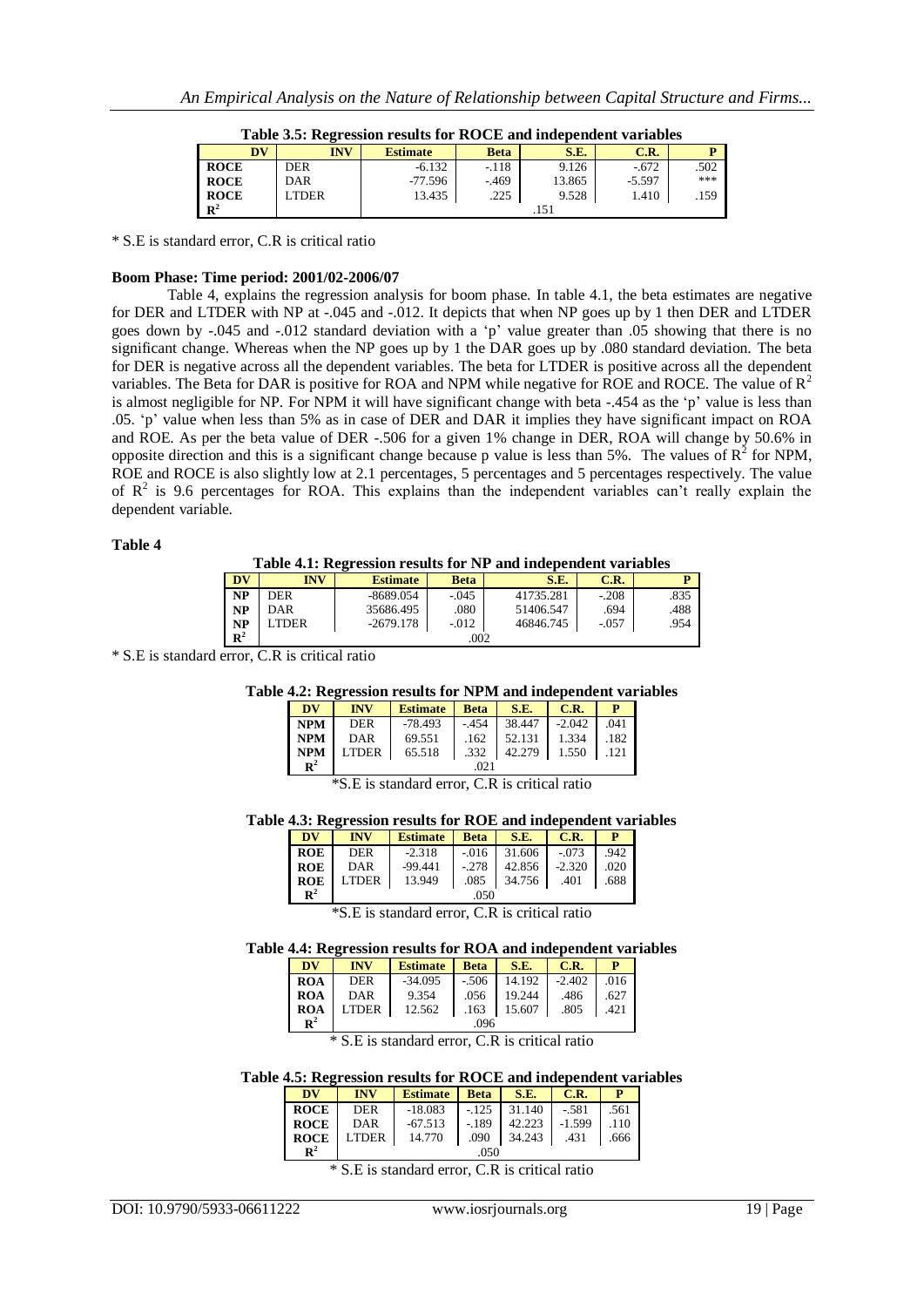## **Recession Phase: Time Period 2007/08-2008/09**

During recession phase the value of Beta is negative for DER and DAR across all the dependent variables. The value of beta is slightly higher as compared to above mentioned time phase. This depicts that inverse relationship between dependent and independent variable. The recessionary phase in Indian market witnessed the low confidence on equity segment. As the markets were at lows, share prices plummeted and inflation rose to all time highs due to subprime crisis. The 'p' value is greater than .05 for all the dependent variables which does not explain any significant change except ROA with DER and LTDER. The beta for ROA with DER and LTDER is -.349 and -.347 which explains for a given 1% change in DER and LTDER, ROA will change by 34.9% and 34.7% respectively in opposite direction and this is a significant change because "p" value is less than 5%. The value of  $R^2$  is on the lower side, the maximum value of  $R^2$  is for ROA at 20 percentages. This depicts that the independent variables can"t really explain the dependent variable.

|  |  | Table 5.1: Regression results for NP and independent variables |  |
|--|--|----------------------------------------------------------------|--|
|  |  |                                                                |  |

| DV             | <b>INV</b>   | <b>Estimate</b> | <b>Beta</b> | S.E.      | C.R.    | P    |  |  |
|----------------|--------------|-----------------|-------------|-----------|---------|------|--|--|
| NP             | <b>DER</b>   | $-22341.186$    | $-.281$     | 24783.207 | $-.901$ | .367 |  |  |
| NP             | DAR          | 8308.921        | .034        | 41096.299 | .202    | .840 |  |  |
| NP             | <b>LTDER</b> | 21044.205       | .206        | 30727.818 | .685    | .493 |  |  |
| $\mathbb{R}^2$ |              | 011             |             |           |         |      |  |  |

| * S.E is standard error, C.R is critical ratio |  |
|------------------------------------------------|--|
|------------------------------------------------|--|

**Table 5.2: Regression results for NPM and independent variables**

| DV             | <b>INV</b> | <b>Estimate</b> | Beta   | S.E.   | C.R.           | P    |
|----------------|------------|-----------------|--------|--------|----------------|------|
| <b>NPM</b>     | DER        | -14.246         | $-452$ |        | $9.635$ -1.479 | .139 |
| <b>NPM</b>     | DAR        | $-18.138$       | $-186$ | 15.941 | -1.138         | .255 |
| <b>NPM</b>     | LTDER      | $18.655$ 1      | .457   | 11.956 | 1.560          | .119 |
| $\mathbf{R}^2$ |            |                 | .067   |        |                |      |

\*, S.E is standard error, C.R is critical ratio

**Table 5.3: Regression results for ROE and independent variables**

| <b>DV</b>      | <b>INV</b> | Estimate Beta     |       | <b>S.E.</b> 1 | C.R.                    | P I |  |  |
|----------------|------------|-------------------|-------|---------------|-------------------------|-----|--|--|
| <b>ROE</b>     | DER        | $-9.350$   $-177$ |       | 9.560         | $-978$ 328              |     |  |  |
| <b>ROE</b>     | DAR        | -65.867           | - 391 | 14.524        | $-4.535$ $\blacksquare$ | *** |  |  |
| <b>ROE</b>     | LTDER      | 17.699            | .292  |               | 9.981 1.773 076         |     |  |  |
| $\mathbf{R}^2$ | .098       |                   |       |               |                         |     |  |  |

\* S.E is standard error, C.R is critical ratio

## **Table 5.4: Regression results for ROA and independent variables**

| <b>DV</b>   | <b>INV</b>   | Estimate   Beta   S.E. |      |              | C.R.     | D.   |
|-------------|--------------|------------------------|------|--------------|----------|------|
| <b>ROA</b>  | <b>DER</b>   | $-8.373$               |      | $-349$ 4.089 | $-2.048$ | .041 |
| <b>ROA</b>  | DAR          | $-32.603$              |      | $-426$ 6.213 | $-5.248$ | ***  |
| <b>ROA</b>  | <b>LTDER</b> | 9.546                  | .347 | 4.269        | 2.236    | .025 |
| ${\bf R}^2$ |              |                        | 247  |              |          |      |

\* S.E is standard error, C.R is critical ratio

# **Table 5.5: regression results for ROCE and independent variables**

| $\overline{\mathbf{D}}\mathbf{V}$ | <b>INV</b> | Estimate   Beta  |          | S.E.                                | C.R.                   |      |  |
|-----------------------------------|------------|------------------|----------|-------------------------------------|------------------------|------|--|
| <b>ROCE</b>                       | DER        | $-6.132$ $-.118$ |          | 9.126                               | $-672$                 | .502 |  |
| <b>ROCE</b> DAR                   |            |                  |          | $-77.596$ $-.469$ 13.865 1 $-5.597$ |                        | ***  |  |
| <b>ROCE</b>                       | LTDER      | 13.435           | $.225$ 1 |                                     | $9.528$   1.410   1.59 |      |  |
| $\mathbf{R}^2$                    |            |                  | 191      |                                     |                        |      |  |

\*S.E is standard error, C.R is critical ratio

# **Recovery Phase: Time Period 2009/10-2013/14**

During the recovery phase, the beta coefficient for most of the dependent variables remained negative with independent variables. The beta estimate for LTDER is positive for all the dependent variable and the values are also slightly higher for increase as compared with abovementioned time phases. The "p" value is less than .05 for NP with DER and LTDER, NPM with DAR and LTDER, ROE with LTDER, ROA with DAR and LTDER and ROCE with LTDER. This explains for any given change in beta the dependent variable will change and this change will be significant. The value of  $R^2$  also rose with a maximum of around 31 percentages in terms of the predictors of ROCE explains its variance. The least  $R^2$  value is for NPM at 6.4%. The highest value for  $R^2$  is 31 percentages on ROCE, which is slightly higher to depict the explanation for independent variables.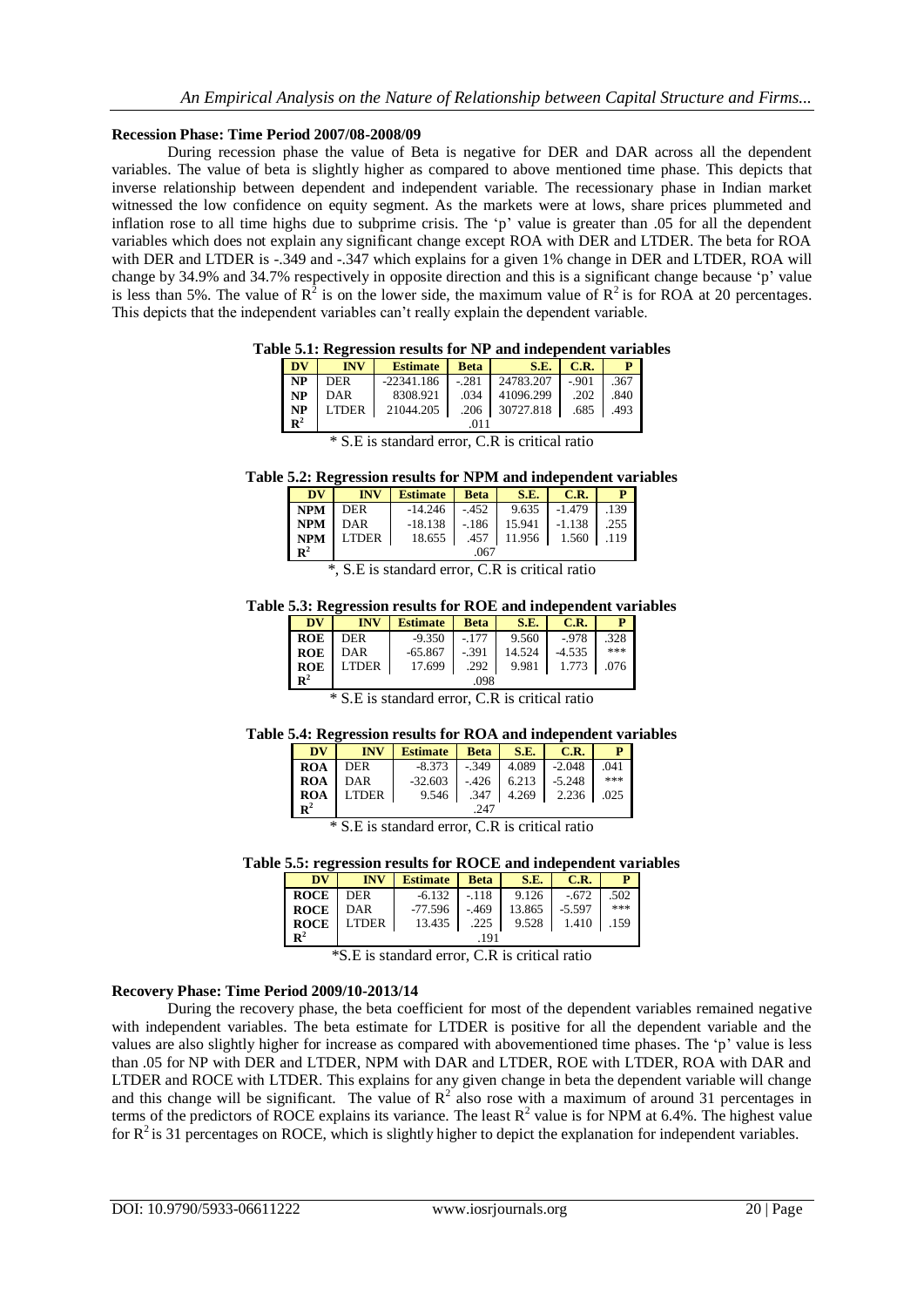**Table 6.1: Regression results for NP and independent variables**

| <b>DV</b>   | <b>INV</b> | <b>Estimate</b> | <b>Beta</b> | S.E.                                    | C.R. | P                    |
|-------------|------------|-----------------|-------------|-----------------------------------------|------|----------------------|
| NP          | <b>DER</b> |                 |             | $-50545.585$ $-.459$ 20937.907 $-.2414$ |      | $\vert$ .016 $\vert$ |
| <b>NP</b>   | DAR        | 41624.057       | .119        | 31810.206 1.309                         |      | .191                 |
| NP          |            | LTDER 44998.580 |             | $.356$   21860.161   2.058   0.40       |      |                      |
| ${\bf R}^2$ |            |                 | 044         |                                         |      |                      |

| *, S.E is standard error, C.R is critical ratio |  |  |  |  |
|-------------------------------------------------|--|--|--|--|
|-------------------------------------------------|--|--|--|--|

**Table 6.2: Regression results for NPM and independent variables**

| DV             | <b>INV</b>   | <b>Estimate</b> | Beta    | <b>S.E.</b>     | C.R.        |      |
|----------------|--------------|-----------------|---------|-----------------|-------------|------|
| <b>NPM</b>     | DER          | -24.073         | $-.487$ | $20.046$ -1.201 |             | .230 |
| <b>NPM</b>     | DAR          | $-66.102$       | -.389   | 30.370          | $1 - 2.177$ | .030 |
| <b>NPM</b>     | <b>LTDER</b> | 41.324          | .758    | 18.857 2.191    |             | .028 |
| $\mathbb{R}^2$ |              |                 | .064    |                 |             |      |

\*, S.E is standard error, C.R is critical ratio

**Table 6.3: Regression results for ROE and independent variables**

| DV             | <b>INV</b>   | <b>Estimate</b> | <b>Beta</b> | S.E.   | C.R.     | р    |
|----------------|--------------|-----------------|-------------|--------|----------|------|
| <b>ROE</b>     | <b>DER</b>   | $-16.138$       | $-.385$     | 15.117 | $-1.068$ | .286 |
| <b>ROE</b>     | DAR          | $-114.925$      | $-0.798$    | 22.881 | $-5.023$ | ***  |
| <b>ROE</b>     | <b>LTDER</b> | 37.051          | .801        | 14.226 | 2.605    | .009 |
| $\mathbb{R}^2$ |              |                 | 251         |        |          |      |

\*S.E is standard error, C.R is critical ratio

**Table 6.4: Regression results for ROA and independent variables**

| DV             | <b>INV</b> | <b>Estimate</b> | <b>Beta</b> | S.E.  | C.R.     |      |
|----------------|------------|-----------------|-------------|-------|----------|------|
| <b>ROA</b>     | <b>DER</b> | $-8.373$        | $-349$      | 4.089 | $-2.048$ | .041 |
| <b>ROA</b>     | DAR        | $-32.603$       | $-426$      | 6.213 | $-5.248$ | ***  |
| <b>ROA</b>     | LTDER      | 9.546           | .347        | 4.269 | 2.236    | .025 |
| $\mathbf{R}^2$ |            |                 | .200        |       |          |      |

\* S.E is standard error, C.R is critical ratio

**Table 6.5: Regression results for ROCE and independent variables**

| <b>DV</b>      | <b>INV</b>          | Estimate Beta S.E.                       |  |                        | $\blacksquare$ C.R. | P                    |  |  |  |
|----------------|---------------------|------------------------------------------|--|------------------------|---------------------|----------------------|--|--|--|
| <b>ROCE</b>    | DER                 | -9.837                                   |  | $-.236$ 14.421 $-.682$ |                     | $\vert$ .495 $\vert$ |  |  |  |
| <b>ROCE</b>    | DAR                 | $-120.094$ $-.840$ $21.828$ $-.5502$ *** |  |                        |                     |                      |  |  |  |
|                | $ROCE$ LTDER 27.757 |                                          |  | .605 13.571 2.045 .041 |                     |                      |  |  |  |
| $\mathbf{R}^2$ |                     | .309                                     |  |                        |                     |                      |  |  |  |

\* S.E is standard error, C.R is critical ratio

# **V. Conclusion**

The study investigates the relationship between capital structure and firm"s performance for the 40 firms listed on Nifty on National Stock Exchange excluding financial services firms. The study used five dependent variables (NP, NPM, ROE, ROA and ROCE) to examine the relationship between capital structure and firms performance with three independent variable (DER, DAR, LTDER). The study proved that the relationship of capital structure with ROE, ROA, and ROCE is negative. However quantum of this negative relationship is not significant. Although during the boom phase relationship of NP and NPM is positively associated with capital structure. Moreover the relationship among the dependent variables such as ROE & ROA, ROE & ROCE and ROA & ROCE is significantly positive. The relationship for the aforementioned variables is negative during recession and recovery phases. Though it is not a sector specific study and includes various sector firms listed on Nifty excluding financial services firms. As the financial services sector includes Banks and banking related firms which are very sensitive to not only firm specific factors but also to macroeconomic factors. It shows that the relationship between capital structure and firms performance can not only be explained by internal/firm specific factors but also with external/macroeconomic factors. This analysis also demonstrated that the independent variables cannot explain the dependent variables significantly. It only covers the temporal movements in the variables. This study can be further extended by increasing the number of independent variables for the set of dependent variables.